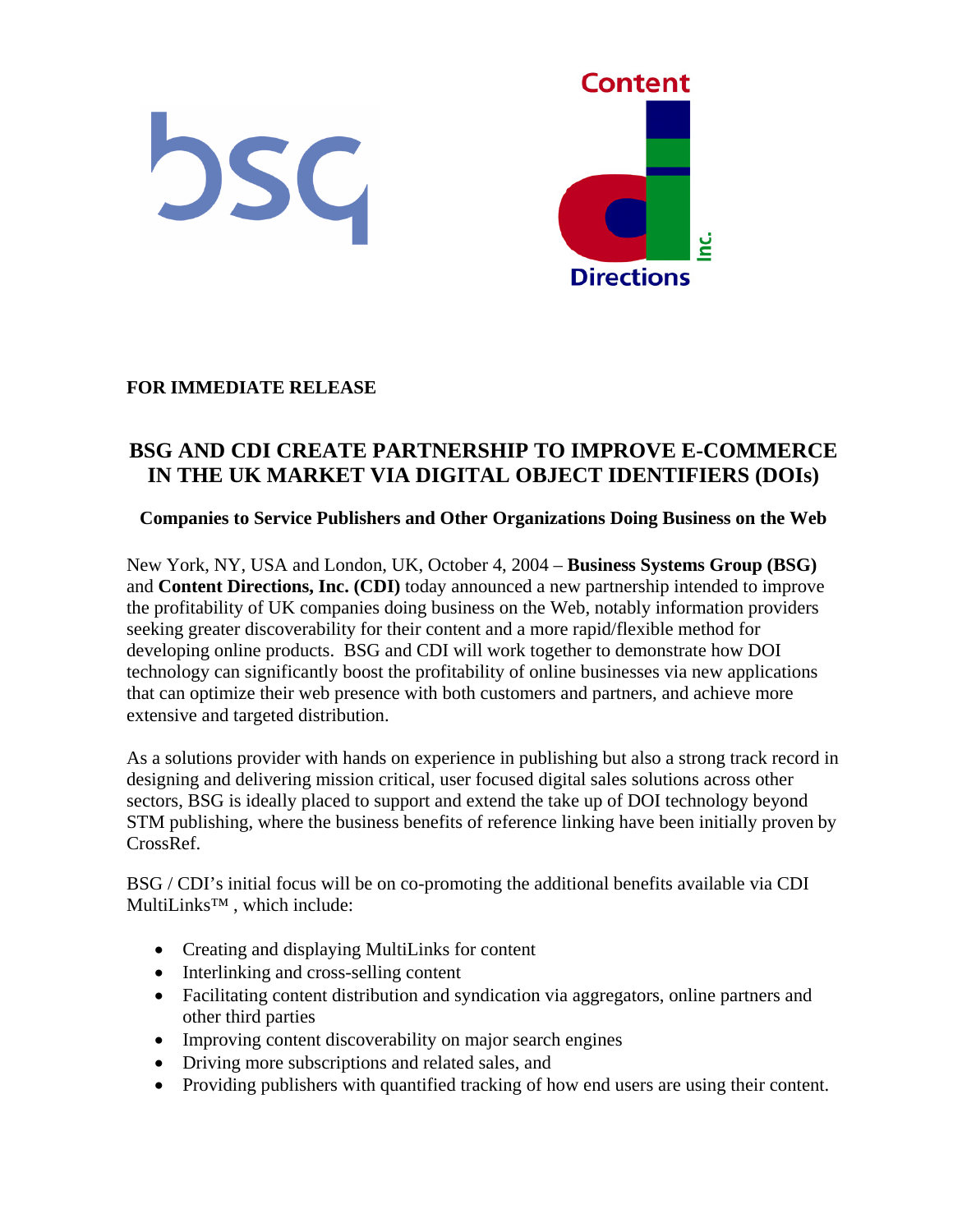In addition the non-exclusive partnership will offer the UK market the full range of CDI's DOI-related services, technology and intellectual property, including:

- Consulting on DOI-enabled Product Development & Marketing strategies
- Sharing of "best practices" for improving e-commerce on the Web
- Creating new distribution channels including affiliate networks, online partnerships, and "virtual aggregation"
- Re-engineering Product Development to improve time-to-market and achieve greater flexibility in product packaging and sales models
- Reducing internal costs for interlinking related information across disparate systems, as in Digital Asset Management, Content Management, and the cross-linking of other heterogeneous systems.

Said **Nick Gerard, CEO of BSG**, "We chose to partner with CDI because they have long been the primary thought-leader, the most advanced technology provider, and the most experienced solution provider in the DOI space. Their principals were instrumental in establishing CrossRef when they worked at the publisher John Wiley  $&$  Sons in the late '90's, and they went on to form the first commercial DOI Registration Agency specifically in order to invest in building the kinds of advanced solutions that have now been proven to deliver measurable ROI for their customers. We look forward to working closely with CDI as their leading DOI implementer and full-service provider in the UK."

Said **David Sidman, CEO of CDI**, "BSG has proven its mettle by winning contracts for a wide range of services with such leading publishers and other companies as Oxford University Press, Extenza (a division of Royal Swets and Zeitlinger), Emerald Group Publishing, Legal and General, Mitsubishi Electric and others. They were quick to recognize the power of the DOI, and will significantly extend CDI's implementation and service reach by their proximity to and relationships with key UK clients."

# **About the Digital Object Identifier (DOI®)**

The DOI is an Internet-based system for identifying and exchanging intellectual property of all kinds (books, music, images, database records, product descriptions) and at any level of "granularity" (individual chapters, songs, articles, product components). It is the online equivalent of the UPC (bar code), and on the Internet it functions as a kind of "super-URL," linking users directly to where they can buy the item, learn more about it, find related items, access related services, contact the publisher, etc. It also facilitates online transactions of all kinds, including e-commerce, rights management, and digital distribution.

Wherever the DOI is encountered – on Web sites, on Search Engines, within product reviews, within emails, and even within downloaded content – it always brings the user back to whatever information or services the publisher wishes to offer. Further, these links are always up-to-date because they are served from a central DOI record maintained in a global directory (somewhat akin to the DNS system that routes domain names). These links are displayed via Content Directions' MultiLink<sup> $TM$ </sup> menu, which is specified by the publisher and created/maintained by CDI. (For live examples, see [http://doi.contentdirections.com](http://doi.contentdirections.com/) or visit [http://www.contentdirections.com](http://www.contentdirections.com/) and click "Live Customer Examples" or view the demos under "See the DOI in Action.")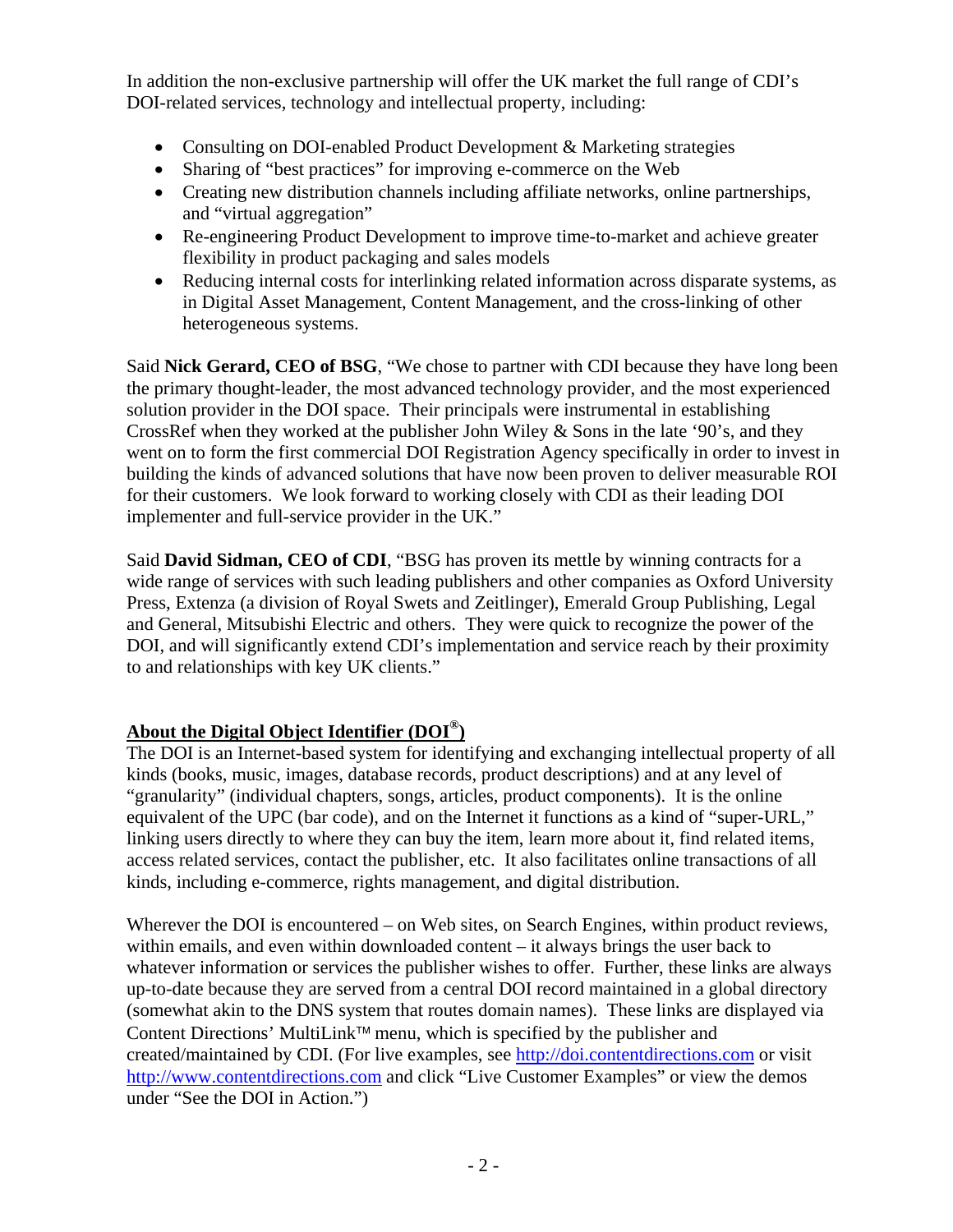Evidence of the DOI's impact on profitability, conservatively measured as a 12-to-1 return-oninvestment by the consulting firm EPS, is presented in the white paper "*Economic Benefits of Digital Object Identifier Applications in Publishers' E-Commerce Operations"* (DOI: <http://dx.doi.org/10.1220/eps1>). Evidence of the DOI's economic benefits throughout the value chain of content distribution is presented in EPS' second white paper "*Using the DOI to Improve Profitability in Content Distribution"* (DOI: <http://dx.doi.org/10.1220/eps2>).

### **Content Directions, Inc. (CDI)** [www.contentdirections.com](http://www.contentdirections.com/)

CDI helps companies increase their sales and profitability by improving the discoverability and utilization of their intellectual property and services, both on the Internet and within their enterprises. Its major tool is the DOI, a linking mechanism developed by the primary inventor of the Internet (Dr. Robert Kahn) and representing "The Next-Generation URL" in terms of superior reliability and functionality. (See above for more information about the DOI.)

In addition to actually registering DOIs (as the first commercial DOI Registration Agency), CDI provides consulting on how the DOI can increase an organization's revenues and cut costs. Additional information on the DOI and on CDI's products and services can be found at [http://www.contentdirections.com](http://www.contentdirections.com/). (For live examples, see [http://doi.contentdirections.com](http://doi.contentdirections.com/) or visit [http://www.contentdirections.com](http://www.contentdirections.com/) and click ["Live Customer Examples."](http://doi.contentdirections.com/))

# **Business Systems Group (BSG)** [www.bsg.co.uk](http://www.bsg.co.uk/)

BSG designs, deploys and operates all or part of its clients' business operations. BSG achieves this through specialist sector knowledge, which delivers quantifiable business benefit to its clients and their customers.

Since 1987, BSG has developed its capabilities to deliver end-to-end solutions. These range from design and deployment of all or part of a technical infrastructure to the operation of ongoing system management, 24 x 7 support and education services. BSG also offers high value consultancy services including the design and integration of multi-channel solutions and new applications.

Our client solutions have enabled companies like Nissan / Renault, Egg, Smile, Legal and General, Mapeley, Extenza, Merrill Lynch, Amnesty International and George Wimpey to become more efficient, reduce costs and to deliver a more effective services to their customers and members.

BSG partnerships and accreditations include: BS7799 certification, ISO 9001 accreditation, Office of Government Commerce (OGC) Supplier, HP – Authorised Warranty Delivery Partner, Microsoft Gold Certified Partner and Certified Solutions Provider, IBM Advanced Partner, Cisco Premier Partner, Citrix Silver CSN Partner, Sun Workgroup Systems Provider, Novell Platinum Partner and Oracle Member Partner..